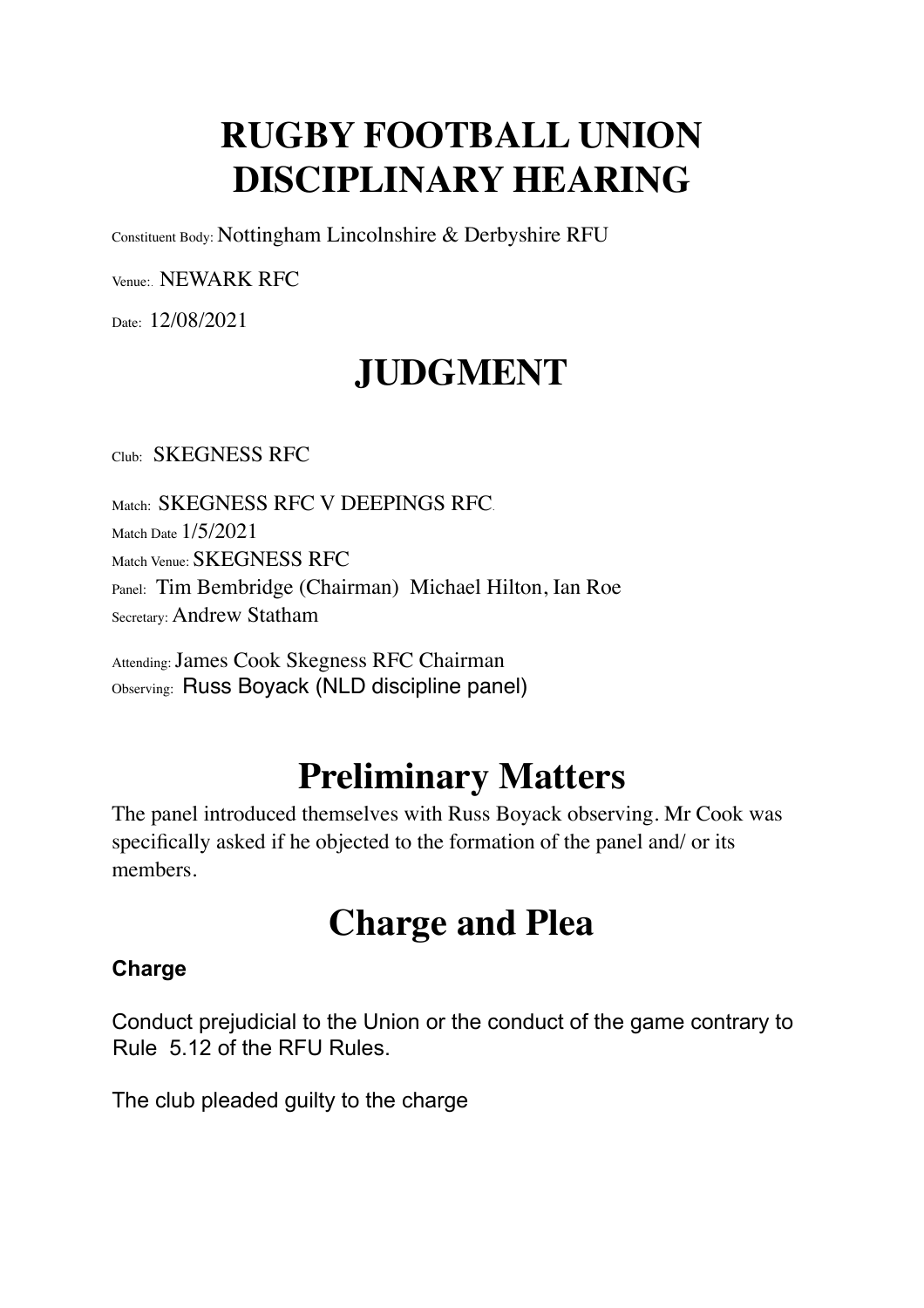## **Particulars of Offence**

In a match between Skegness XV and Deeping XV played on Saturday 1st May 2021, Skegness RFC knowingly fielded a 17 year old player in a senior game contrary to the RFU ruling suspending the ability of correctly assessed U17's from playing in the senior game until the 1st January 2022

We undertook an assessment of the Clubs conduct:-

- a) This was a serious and deliberate/Intentional act of allowing a minor (17 year old) to play full contact adult rugby. It could be reasonably considered this is against the children's act 2004 and certainly the player was a minor at the time of the game.
- b) To make the incident worse this was discussed with the player, coach and captain. It resulted in a flagrant act to play the minor against all RFU regulations.
- c) No proof could be given by the club that any RFU 17 year old playing adult rugby process or paperwork had been submitted or even completed. indeed had process been followed the NLD safeguarding officer would have declined permission due to the modified RFU regulation
- d) Mr Cook apologised and explained he was the only person available to attend the hearing and that one member who was scheduled to attend had only today been "pinged" by the Covid app and had to isolate.
- e) The panel sympathised with Mr Cook but stressed the serious nature of the act and the possible consequences should any injury to the minor have happened.

#### **Aggravating Features**

9. We considered there were no aggravating factors in this case, should any injury have taken place this would have not been the case.

## **Mitigating Factors**

10. We considered there were no mitigating factors in this case.